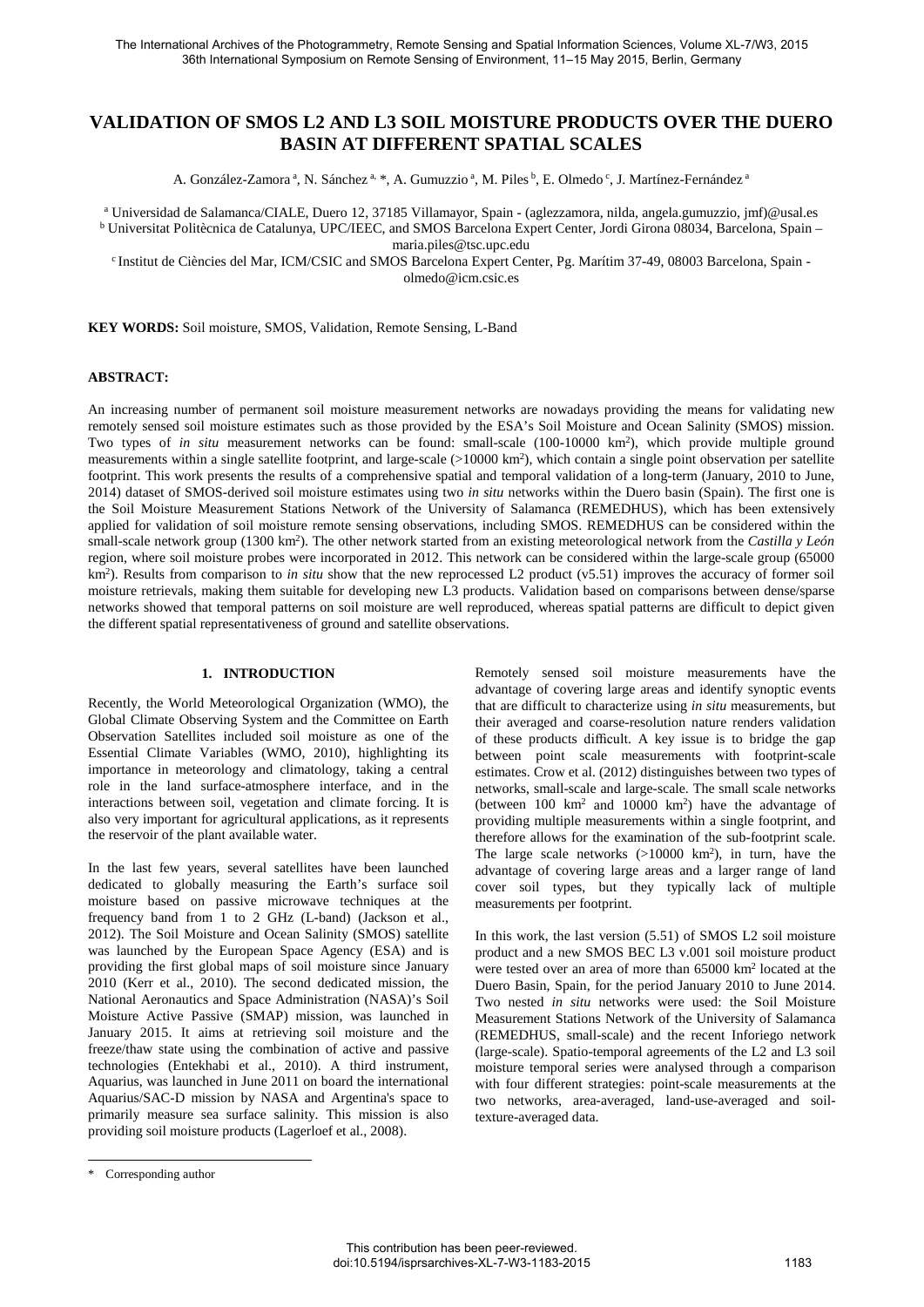### **2.** *IN SITU* **NETWORKS**

## **2.1 REMEDHUS network**

REMEDHUS covers an area over 1300 km<sup>2</sup> located in the central Duero Basin (41.1° to 41.5°N and 5.1° to 5.7°W in Spain) ranging from 700 to 900 m.a.s.l., nearly flat (Figure 1). The land uses are rainfed cereals, irrigated crops, vineyards and forest-pasture. This region has a continental semi-arid Mediterranean climate, with a mean temperature of 12°C and an average annual precipitation of 385 mm. The network is equipped with 23 automated stations with capacitance probes (Hydra Probes, Stevens Water Monitoring System, Inc.) measuring every hour in the top 5 cm of the soil.



Figure 1. Location of the two networks used in this study.

REMEDHUS has been widely used in the validation of soil moisture products due to the characteristics and homogeneity of the area. REMEDHUS is a member of the International Soil Moisture Network (Dorigo et al., 2011, https://ismn.geo.tuwien.ac.at/). A detailed description of this network can be found in previous works (Sánchez-Ruiz et al., 2014).

### **2.2 Inforiego network**

This soil moisture network was set up profiting an existent meteorological network dedicated to irrigation assessment (http://www.inforiego.org/). The network is deployed over the Duero River Basin (north-western part of the Iberian Peninsula) and it covers an area over 65000 km2 (Figure 1). The area is surrounded by mountains to the north, south and east, with an average height over 800 m.a.s.l. The land uses in this network are similar to those of REMEDHUS: rainfed crops in winterspring and irrigated crops in summer. The climate of the region is continental semi-arid Mediterranean with an average temperature of 11.7°C and an average annual precipitation of 450 mm.

Inforiego soil moisture network had 17 stations in use from July 2012 to July 2013 (hereafter Inforiego-2012) and other 16 different stations were available between August 2013 and August 2014 (hereafter Inforiego-2013). These 33 stations were selected following the distribution and localization of the main sub-basins of the Duero River Basin and the representativeness of the soil type and land use. As in the REMEDHUS network, Hydra Probes were installed at a 5 cm depth.

#### **3. SMOS DATA**

### **3.1 SMOS L2 soil moisture**

The SMOS Soil Moisture Level 2 User Data Product (SMUDP2 file) version 5.51 contains retrieved geophysical parameters (soil moisture and optical thickness) as well as complementary quality parameters. This product is distributed in an Icosahedral Snyder Equal Area Earth grid (ISEA-4H9) with equally spaced nodes at approximately 15 km, called Discrete Global Grid (DGG). A more detailed description of the L2 algorithm can be found in Kerr et al. (2012). Data of L2 soil moisture v5.51 from January 2010 to June 2014 over the river Duero Basin were used in this study (Table 1). The REMEDHUS area is covered by 11 DGGs, and Inforiego area is covered by approximately 300 DGGs.

Two filter criteria were used. The first filter was a threshold over the Data Quality Index (DQX, which represents the uncertainty of the retrieval) of 0.04 (volumetric soil moisture units,  $m<sup>3</sup>m<sup>-3</sup>$ ) was used to select the best-quality SMOS retrievals. This threshold restricts the retrieval to the theoretical accuracy of the SMOS targeted accuracy and is usual in validation experiments. The second filter is based on the probability of occurrence of Radio Frequency Interferences (RFIs), which is updated in a new flag (RFI\_Prob flag) in this version for each grid node. Users can use this indicator as a predictor of the RFI corruption, ranging from 0 (no RFI probability) to 1 (expected corrupted data). For this research, the use of several thresholds was explored. When a filter of 0.4 was applied, the number of data was reduced by 3.8% for ascending orbits and 3.1% for descending orbits. Using a more restrictive filter of 0.3, the data reduction was 5.8% for ascending and 6.4% for descending orbits. Thus, prior to further analysis, three levels of RFI filtering were tested: 0.4, 0.3 and none. There were no meaningful differences in the validation results, except in the Root Mean Square Difference, which was reduced by 0.01%. Thus, only DQX filtering was applied.

| Soil moisture datasets       | Number of data |      |
|------------------------------|----------------|------|
|                              | Asc.           | Des. |
| <b>REMEDHUS</b> network      | 1642           | 1642 |
| Inforiego-2012 network       | 363            | 363  |
| Inforiego-2013 network       | 334            | 334  |
| SMOS L2 (REMEDHUS)           | 835            | 881  |
| SMOS L2 (Inforiego-2012)     | 229            | 248  |
| SMOS L2 (Inforiego-2013)     | 234            | 233  |
| SMOS BEC L3 (REMEDHUS)       | 804            | 851  |
| SMOS BEC L3 (Inforiego-2012) | 226            | 251  |
| SMOS BEC L3 (Inforiego-2013) | 233            | 235  |

Table 1. Number of data for each dataset

#### **3.2 SMOS BEC L3 soil moisture product**

This product is provided by the SMOS Barcelona Expert Centre (http://cp34-bec.cmima.csic.es/). SMOS BEC L3 v.001 soil moisture daily maps are computed by quality-filtering and reprojecting SMOS L2 SMUDP files from ISEA 4H9 to 25 km EASE-ML grid. Soil Moisture data are discarded when the probability of RFI is high, the quality of the retrieval is poor (Data quality Index (DQX) greater than 0.07), the soil moisture value is negative or outside of the extended range, or the retrieval has failed. The filtered values are then DQX-weighted averaged into an EASE-ML 25 km grid. Ascending and descending orbits are processed separately. These products are created in a variety of generation rates and averaging periods: 1 and 3 days-generated daily-, 9 days –generated every 3 days-, monthly, seasonal (quarterly) and annual. The fields given by grid cell are: Soil Moisture value, DQX, variance of the averaged value, and number of L2 soil moisture estimates used in the computation.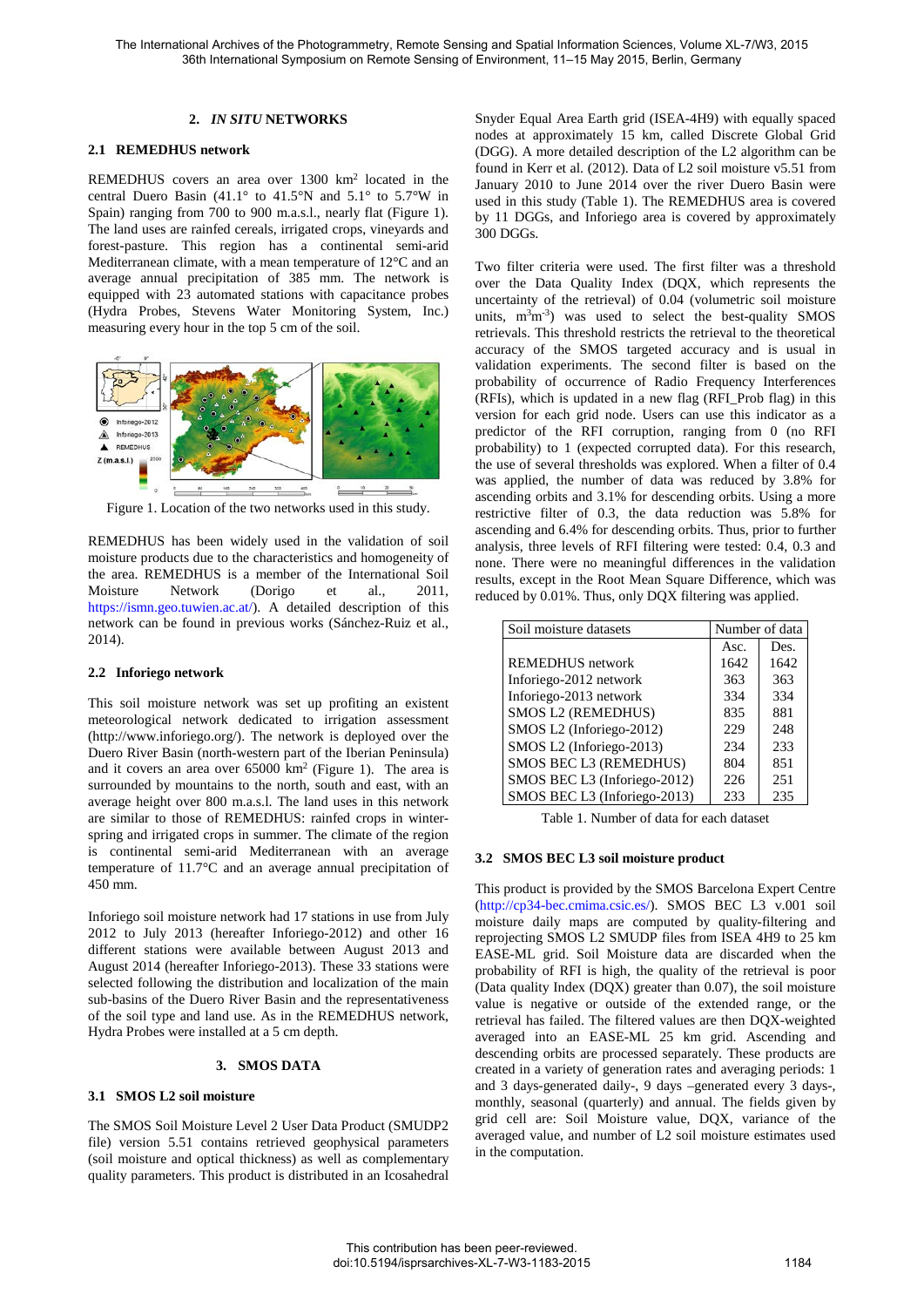The REMEDHUS area is covered by 4 L3 pixels, and Inforiego is covered by approximately 100 L3 pixels.

### **4. METHODOLOGY**

L2 and L3 soil moisture datasets were compared with the *in situ* data at the two spatial scales provided by the REMEDHUS and Inforiego networks. Spatial and temporal comparisons were performed.

For the temporal comparisons, the entire time series of the satellite soil moisture estimates were compared with ground measurements that were previously collocated in time with the SMOS overpasses. At point-scale measurements at each station with its collocated DGG (L2) and pixel (L3) were compared. Also, the *in situ* data from both networks were averaged using area-average, land-use-average, soil-texture-average. SMOS ascending and descending passes were distinguished in order to assess their individual performances. Regarding the land use, four categories were taken into account (rainfed cereals, vineyard, forest-pasture and irrigated) and for texture, four soil categories were considered: fine (including silty clay loam, clay loam, clay and loam textures), medium (including sandy loam and clay loam textures), coarse (including loamy sand texture) and very coarse (including sand texture). The distribution of the soil texture compositions of the 56 stations used showed a slightly high sand content at most of the stations (Figure 2).



Figure 2. Soil texture distribution of the 56 stations used. Orange, red, green and blue colors represent fine, medium, coarse and very coarse texture, respectively.

Regarding the spatial validation, spatially collocated SMOS and *in situ* observations for each day were compared. A threshold of 16 concurrent observations was established as the minimum to compute statistics for a given day. This threshold tried to preserve a robust comparison while taking into account the number of the stations in each network.

The statistical metrics chosen for evaluate the comparison were the correlation coefficient (R of Pearson), the RMSD and the centered RMSD (cRMSD), the bias and the standard deviation (std). Additionally, Taylor diagram (Taylor, 2001) was used for the temporal validation at point-scale. This diagram relates the metrics of R, std and cRMSD.

## **5. RESULTS AND DISCUSSION**

#### **5.1 Temporal validation**

The soil moisture time series in REMEDHUS (Figure 3) and Inforiego (not shown) show that the SMOS data set series have a larger dynamic range than the *in situ* data. For REMEDHUS, i*n situ* measurements have a mean value of 0.141 with a minimum of 0.052 in summer and a maximum of 0.280 in winter, with a std of 0.054. The SMOS L2 ascending data ranged from 0.003 to 0.356, with a std of 0.075, and for descending data from 0.009 to 0.439, and the std values are similar for both orbits. The difference between both products is that L2 have larger dynamic range than L3. The SMOS dataset followed the temporal dynamics of the REMEDHUS dataset, although a slight underestimation can be observed, particularly in the dry periods. This dry bias is consistent with recent studies of calibration/validation on SMOS; however, the underestimation observed in this study is considerably smaller than that obtained with previous SMOS L2 versions (Dall'Amico et al., 2012; Sánchez et al., 2012). SMOS showed a quicker reactivity to rainfall events and dry-downs than the ground observations. Both effects, underestimation and reactivity, were already detected in previous experiments on validations in the same area (Sánchez et al., 2012).



Figure 3. Evolution of the soil moisture *in situ* measurements (average of stations) and SMOS products (average of DGGs/Pixels), along with rainfall, during the study period (January 2010-June 2014) for the REMEDHUS network. Top, ascending orbit, bottom, descending orbit.

The reprocessed v5.51 reduces outliers and leads to a more accurate estimation respect to older versions (Albergel et al., 2012; Dall'Amico et al., 2012; Jackson et al., 2012; Sánchez et al., 2012; Dente et al., 2012), with values in area-averaged comparisson of R~0.80; the correlation is higher for the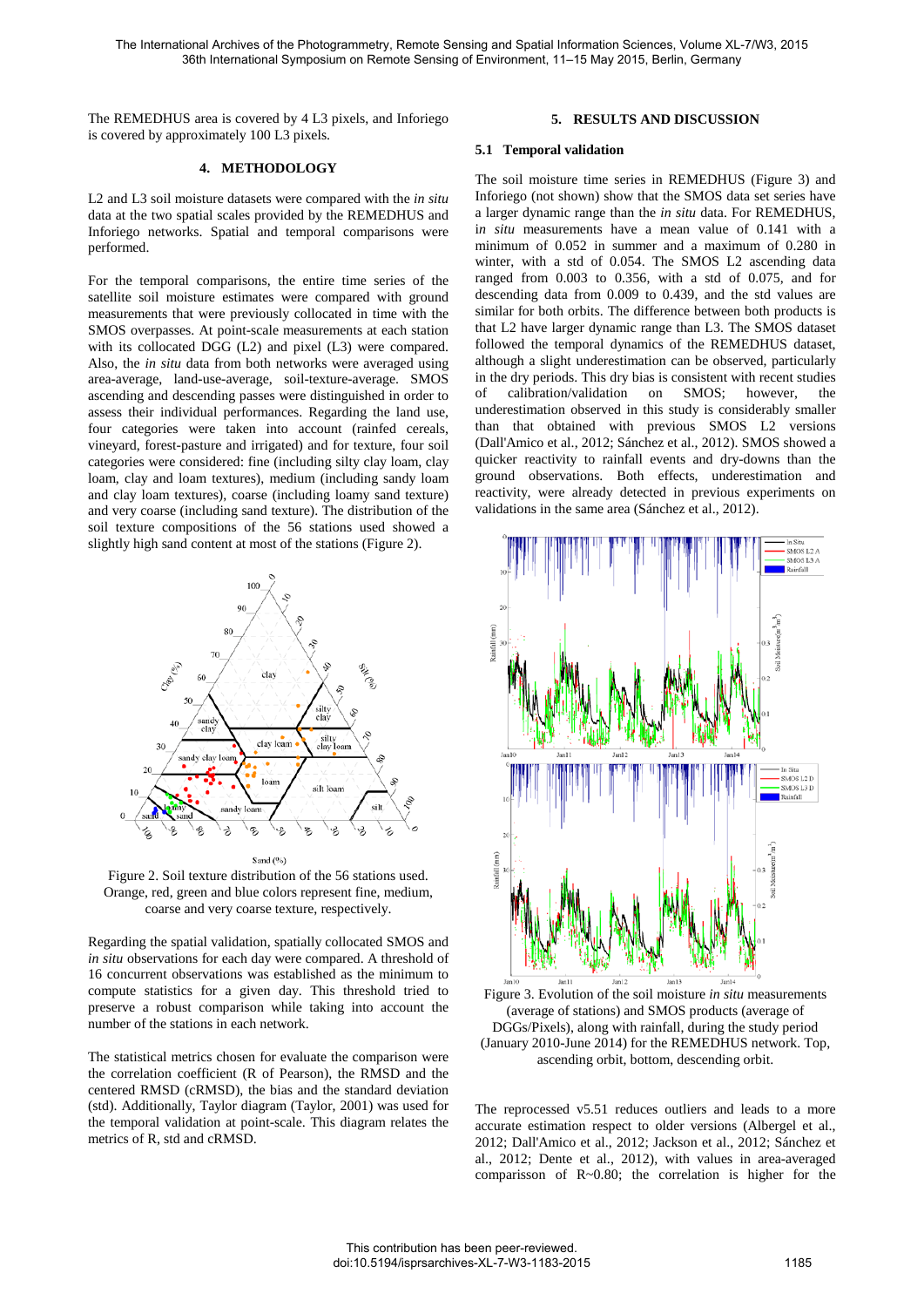Inforiego networks (Table 2). The SMOS cRMSD reached the expected accuracy of  $0.04 \text{ m}^3\text{m}^3$ , and the bias was always positive (i.e., dry bias); the value is higher for both Inforiego networks (Table 2) than for REMEDHUS. This effect can be explained by the length of the time series, which is shorter for Inforiego, resulting in more accentuated seasonal effects that are smoothed in the longer time series of REMEDHUS.

|                            |             | L2    |       | L3    |       |
|----------------------------|-------------|-------|-------|-------|-------|
|                            |             | Asc.  | Des.  | Asc.  | Des.  |
| <b>REME</b><br><b>DHUS</b> | R           | 0.80  | 0.81  | 0.80  | 0.79  |
|                            | bias        | 0.034 | 0.023 | 0.037 | 0.027 |
|                            | <b>RMSD</b> | 0.057 | 0.051 | 0.056 | 0.051 |
|                            | cRMSD       | 0.045 | 0.045 | 0.042 | 0.043 |
| Info.<br>2012              | R           | 0.84  | 0.88  | 0.84  | 0.87  |
|                            | bias        | 0.073 | 0.042 | 0.078 | 0.047 |
|                            | <b>RMSD</b> | 0.088 | 0.064 | 0.093 | 0.069 |
|                            | cRMSD       | 0.050 | 0.048 | 0.050 | 0.050 |
| Info.<br>2013              | R           | 0.85  | 0.85  | 0.87  | 0.80  |
|                            | bias        | 0.059 | 0.050 | 0.063 | 0.038 |
|                            | <b>RMSD</b> | 0.071 | 0.073 | 0.073 | 0.061 |
|                            | cRMSD       | 0.040 | 0.053 | 0.038 | 0.047 |
| together<br>₹              | R           | 0.78  | 0.83  | 0.79  | 0.82  |
|                            | bias        | 0.034 | 0.014 | 0.034 | 0.014 |
|                            | <b>RMSD</b> | 0.056 | 0.040 | 0.055 | 0.040 |
|                            | cRMSD       | 0.044 | 0.037 | 0.043 | 0.037 |

Table 2. Results of the comparison between the spatially averaged series of soil moisture for the three networks in each usable time series.

From the time series comparison, it can be stated that the SMOS soil moisture products were generally underestimated. This underestimation appears to be larger for the ascending products than for the descending (Table 2) and for shorter time series. Regarding the products and orbits, there was no difference between the L2 and L3 performances, and the ascending and descending series were similar in terms of R and cRMSD, with a bias noticeably smaller for the descending series (Table 2). When computing the comparison of all 56 stations  $(REMEDHUS + two Inforiego)$ , the statistics slightly improved. Increasing the number of stations and integrating the scales led to a smaller bias.





the REMEDHUS network, b) the Inforiego-2012 network, c) the Inforiego-2013 network and its corresponding L2 ascending DGG. Only stations with results discussed in the text are labeled.

Using Taylor diagrams (Figure 3, only L2 ascending data was shown) it can be seen R ranging from 0.41 to 0.8, and a cRMSD from 0.045 to 0.145 for the L2/L3 and ascending/descending data respectively, in REMEDHUS (Figure 3a). Similar metrics were obtained for the Inforiego networks. The worst results were obtained for K9, H7 and I6. These poor results in H7 and I6 may be attributed to the very high sand content at these stations (85% and 90%, respectively), which is consistent with a particular behavior of these soils that cannot be captured by the average values of SMOS (Panciera, 2009; Crow et al., 2012). Soils with higher sand content exhibited persistently drier soil moisture conditions than soils with finer textures. The K9 station is located in an irrigated area, where the soil moisture pattern is controlled by repetitive irrigations events. Inforiego-2012 (Figure 3b) and Inforiego-2013 (Figure 3c) had better results than REMEDHUS, with R~0.91, and cRMSD ranged between 0.036 and 0.102. Also, the *in situ* cRMSD is smaller than that obtained with REMEDHUS. The scatter of the cRMSD values of the Inforiego stations is higher than REMEDHUS (Figure 3), and the worst results were obtained for the sand stations (SG02, VA06, SG01 and VA101, H7 and I6). In 10 out of 23 REMEDHUS stations and in 7 out of 33 Inforiego stations, the bias was negative, indicating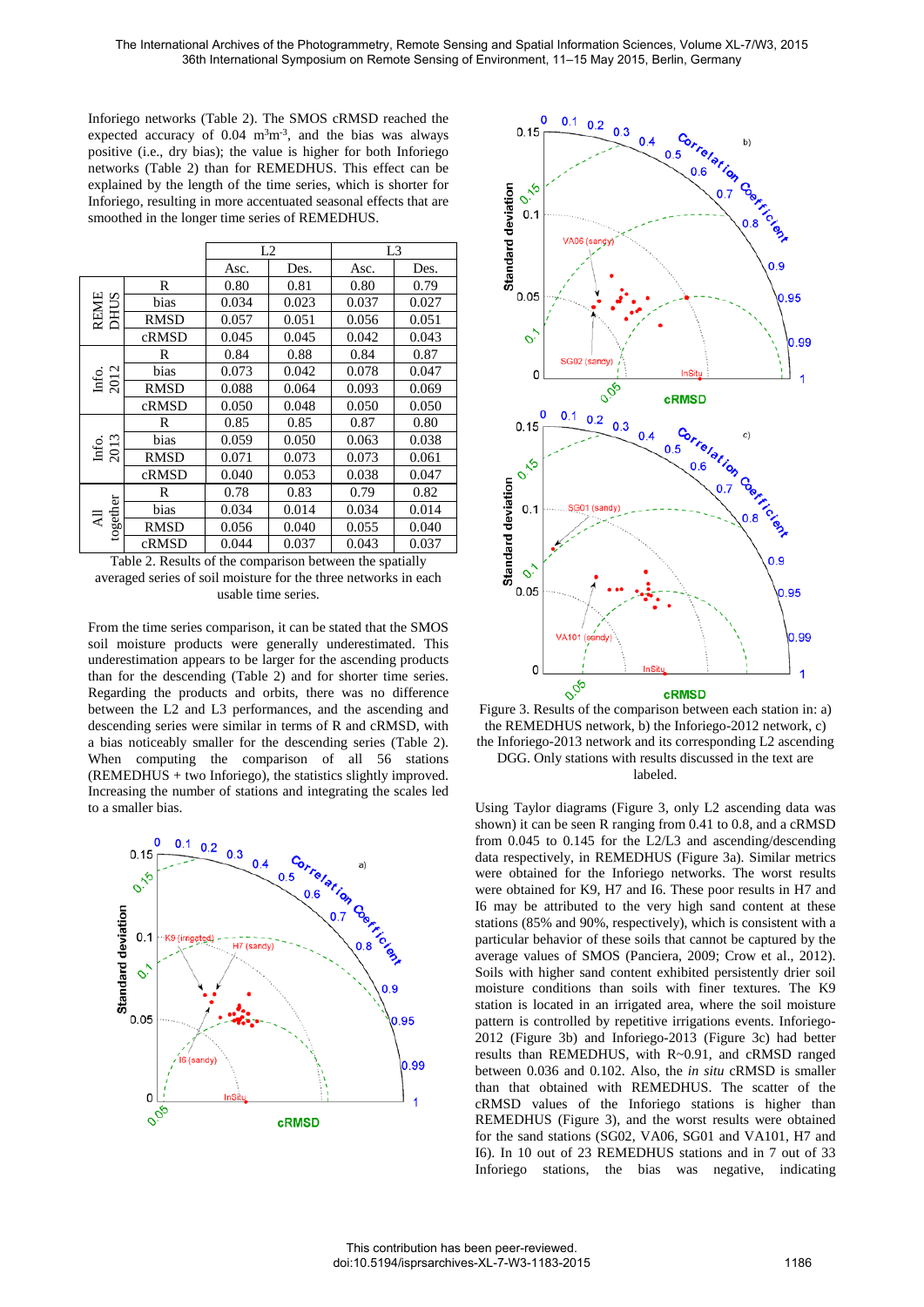underestimations (not shown). Overall, the bias for each station in both networks ranged between -0.084 and 0.215.

In summary, the results of the comparisons at the point scale were less satisfactory than those taking into account the regional average of each network, in agreement with other works. According to Bircher et al. (2012), point measurements do not necessarily support coarse-resolution satellite observations due to the heterogeneity of the soil and the vegetation cover. Several strategies of data upscaling are required to more effectively translate the information derived from sparse point-scale ground-based sensors to satellite footprint resolutions (Crow et al., 2012).

The results of the comparisons regarding to soil use and texture, were in agreement with the results obtained for the areaaveraged and point-scale analyses, showing a generally better match for the Inforiego networks than for REMEDHUS. No differences between orbits were detected, with values of R>0.80 in all cases excepting for the irrigated land use  $(R~0.46)$  and very coarse textures (R~0.60). In contrast, for the higher soil moisture contents (forest-pasture and fine textures), the bias is the highest (bias  $> 0.180$ ). Rainfed land use and medium soil textures, which are common in the area, exhibited the best results in terms of R  $(>0.82)$ , bias  $(<0.05)$  and cRMSD  $(<0.05)$ .

### **5.2 Spatial validation**

The daily validation showed poor results for both networks (Table 3). Of all the dates studied, only 13.9% of the comparisons have a p-value<0.05. Negative and positive correlations were found for all products and networks. The variability between the satellite products (15 km for L2 and 25 km for L3) and the *in situ* measurements (point scale) is extremely large. Given this spatial difference their direct comparison is debatable.

|                |            | Days | Days<br>p<0.05 | cRMSD          |       | RMSD  |       |       |
|----------------|------------|------|----------------|----------------|-------|-------|-------|-------|
|                |            |      |                | Max            | Min   | Max   | min   |       |
| L2             | REMED.     | Asc. | 463            | 60             | 0.201 | 0.040 | 0.212 | 0.040 |
|                |            | Des. | 461            | 64             | 0.196 | 0.040 | 0.198 | 0.040 |
|                | Info- $12$ | Asc. | 23             | 1              | 0.053 |       | 0.055 |       |
|                |            | Des. | 28             | $\overline{0}$ |       |       |       |       |
|                | Info- $13$ | Asc. | 5              | 1              | 0.058 |       | 0.072 |       |
|                |            | Des. | 3              | $\overline{0}$ |       |       |       |       |
| L <sub>3</sub> | REMED.     | Asc. | 584            | 99             | 0.189 | 0.044 | 0.213 | 0.051 |
|                |            | Des. | 598            | 82             | 0.200 | 0.042 | 0.214 | 0.042 |
|                | Info- $12$ | Asc. | 22             | $\overline{2}$ | 0.090 | 0.053 | 0.129 | 0.056 |
|                |            | Des. | 37             | 1              | 0.055 |       | 0.061 |       |
|                | Info- $13$ | Asc. | 1              | $\mathbf{0}$   |       |       |       |       |
|                |            | Des. | 3              | $\overline{0}$ |       |       |       |       |

Table 3. Results of the daily validation for the days were the correlation was significant (p-value  $\langle 0.05 \rangle$  given a threshold of 16 concurrent pairwise observations for calculation.

To explore the comparisons at an improved spatial matching, a new spatial validation was performed (not shown) using a SMOS-derived product at a 1 km spatial resolution (Piles et al., 2014). Still, poor results were obtained. No significant correlation was found at the 95% confidence level for the daily correlation at a 1 km resolution at any network.

# **6. CONCLUSIONS**

A comprehensive validation of SMOS L2 and L3 soil moisture products over the Duero basin, Spain, was presented by comparison with *in situ* measurements at a small- and a largescale network. Compared with former SMOS validations, this version of the SMOS L2 product (v5.51) exhibits better results in terms of temporal comparison with *in situ* measurements, which demonstrates its potential for developing new L3 products at different temporal resolutions and regular grids, as the ones presented in this work. Indeed, there was not a significant difference between the statistical scores obtained with L2 and L3 data. However, a general dry bias was observed in both the SMOS L2 and the SMOS L3 products. This effect appears to be larger for the shorter time series and for the ascending overpasses. The areal-averaged results were confirmed by the comparisons at the point scale, except at stations with particular conditions (very sandy soil and irrigated plots) were in the comparison obtained worst results. For temporal correlations, the results obtained for the large-scale network were slightly better than for the small-scale site, indicating that enlarging the spatial extent of the network resulted in a better matching. In this line, when all networks were jointly computed, better results were obtained.

A detailed analysis of soil types and land coverages was also performed. Regarding to soil texture and land use, better results were achieved, except for irrigated land use and very-coarsetextured soils. This can be explained by the high sand content, which coincides with vineyard use- leading to a quick soil moisture decrease in the top soil layer, therefore hindering a good estimation. Conversely, a lower bias in the vineyard land use and very coarse soils was found, maybe due to their typically low soil moisture content. The main type of soils in the area (medium coarse) and land use (rainfed crops) showed the best results for all the statistics used. In this case, the data representativeness and favourable results are correlated.

Regarding the spatial validation, only a few dates show a significant correlation for both networks. It seemed almost impossible (and likely useless) to depict the soil moisture spatial distribution at all stations at a given instantaneous time. This result may be attributed to the contrast between *in situ* measurements, which provide point-scale measurements under very different conditions at each location, and the large footprint of the radiometer observations.

# **ACKNOWLEDGEMENTS**

This work was supported by the Spanish Ministry of Economy and Competitiveness (Project AYA2012-39356-C05). The authors acknowledge the European Space Agency (Project AO-3230) and the SMOS Barcelona Expert Centre for providing the data. Authors also thank the Itacyl (Agriculture Technological Institute of Castilla y León, Spain), and particularly Javier Antolín who leads the Inforiego data services. Ángela Gumuzzio acknowledges support from the FPI grant BES-2011- 050439.

### **REFERENCES**

Albergel, C., de Rosnay, P., Gruhier, C., Muñoz-Sabater, J., Hasenauer, S., Isaksen, L., Kerr, Y., & Wagner, W., 2012. Evaluation of remotely sensed and modelled soil moisture